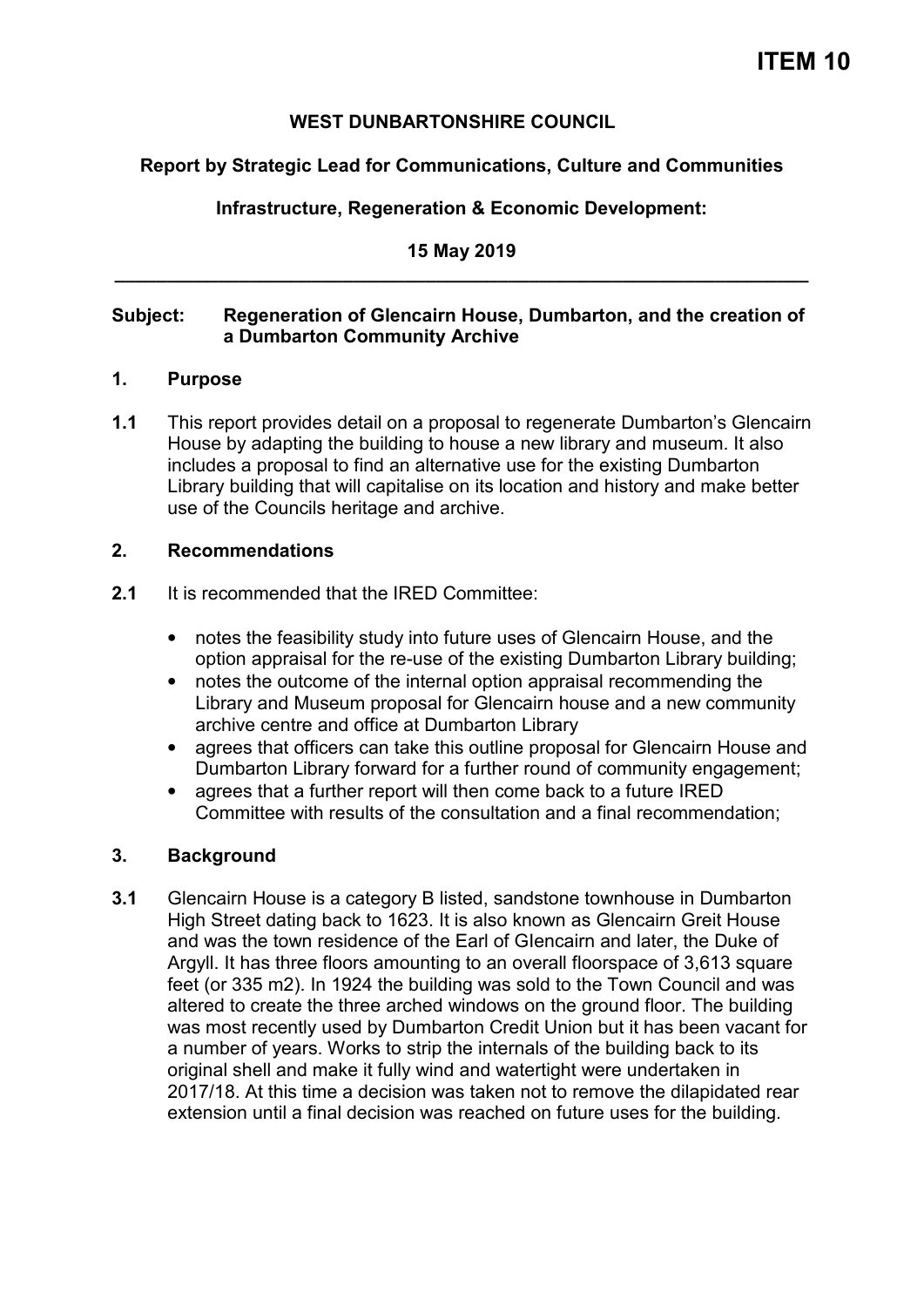- **3.2** The first public library in Dumbarton was based on the High Street at Number 70 and initially gave access to a reading room. A lending section opened in 1884 and, with this expansion, the library sought a new location. It moved into the Denny Memorial Institute in Church Street in 1892, although continued rising demand meant that a new space was soon required. At this time, the Town Council began a fundraising campaign to support the building of a new library. With a donation of £6,000 from the philanthropist Andrew Carnegie, and supported by contributions from residents, land was purchased at Strathleven Place in 1907 and a competition launched locally to engage an architect. The present building, designed by architect William Reid of Church Street, Dumbarton, opened to the public on 30th September 1910. In October 1966 a proposed extension to the building was agreed. The building in its current form opened to the public on 4th September 1969.
- **3.3** The Dumbarton Town Centre and Waterfront Revised Urban Strategy 2014 identified the need to find new uses for Glencairn House, including investigating the feasibility of a local museum as a priority for the town centre.
- **3.3** In January 2017 the Council's Regeneration team commissioned a team comprising of architects and economists to investigate the feasibility of a range of new uses for Glencairn House. Their brief was to consider viable, cost-effective and deliverable options for the re-use of this property, narrowing options down to a preferred option and providing outline costs and layout plans.
- **3.4** Stakeholder consultation was also undertaken by the Regeneration team in early March 2017, including telephone consultations and a drop-in event at the Artizan Centre. This was well attended with 50 people present and 13 people registering their comments before the event. There was strong support for a local museum. It was felt that there was a gap in Dumbarton for a facility of this type and that more could be made of Dumbarton's past. Such a use could help enhance the existing heritage tourism trail by linking with the proposed new waterfront path between Levengrove Park, the town centre, the maritime museum and the Rock and Castle. There was also strong support for the building remaining in public ownership. It should be noted that officers did not highlight the opportunity of a library and museum option at this time as the idea had not been conceived, and as a result no feedback was provided on it.
- **3.5** In order to consider new uses, a market assessment was undertaken with the conclusion that if Glencairn House was marketed for sale, there would be limited demand, if any.
- **3.6** Officers from the Regeneration team then commissioned an external options appraisal (Appendix 1). This considered potential key users including local people, local businesses, visitors, support organisations, schools, colleges and universities. Six potential uses were then identified as a long list of options: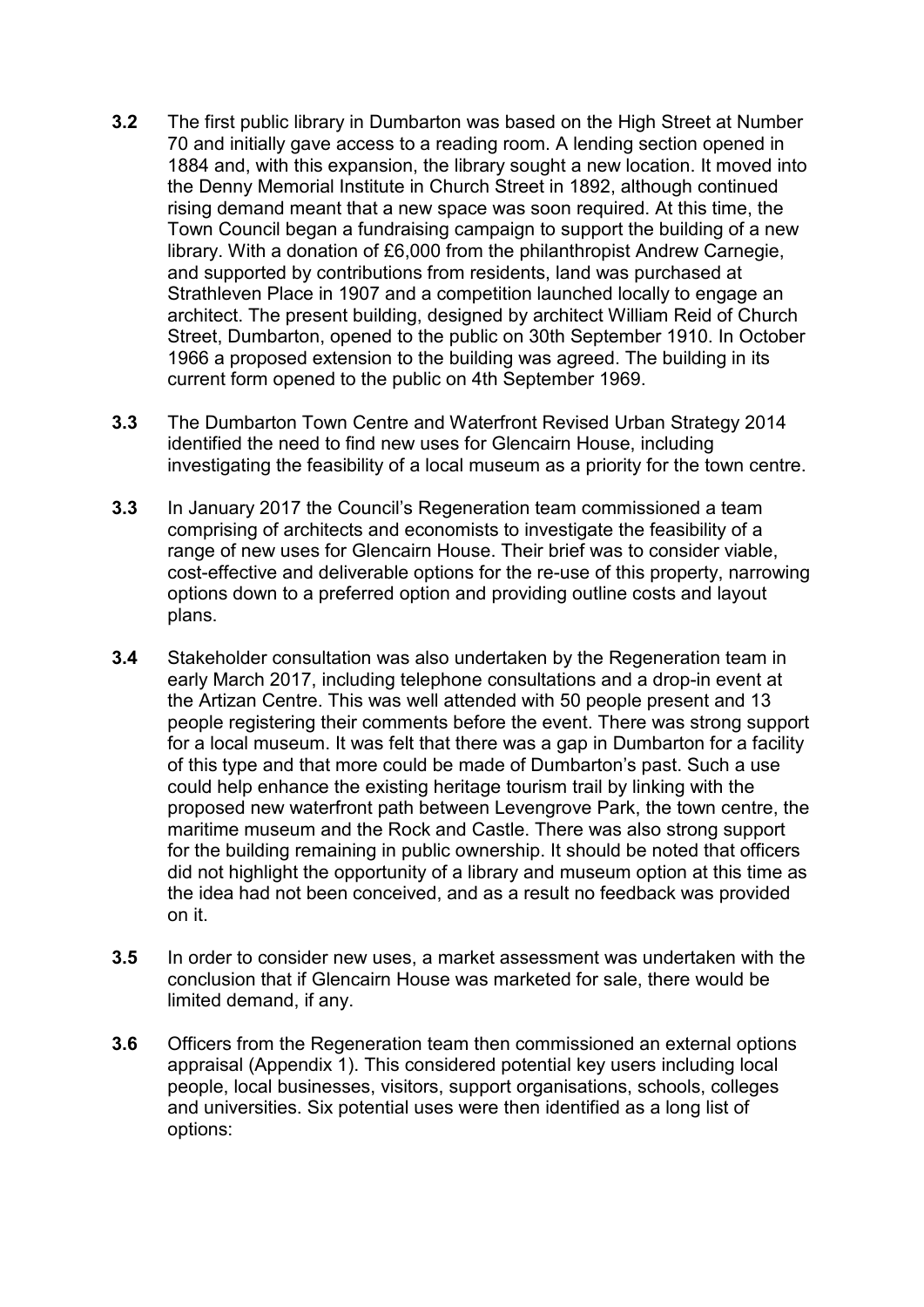- museum
- retail
- café
- residential
- business centre
- single office occupier

These uses were then appraised against eight criteria:

- fit with the physical space of the building
- likely commercial and financial sustainability
- level of stakeholder support
- level of risk
- likely demand for the use in this location
- level of impacts and benefits generated
- potential for displacement from elsewhere in West Dunbartonshire
- extent to which the public would be able to access the space
- **3.7** Of the six uses**,** the business centre, office and retail scored lower due to the high number of vacant retail units in the town centre, as there is little demand for office space. A short list of the two remaining uses in different scenarios was then established:

| Option 1 | Museum with café                 |
|----------|----------------------------------|
| Option 2 | Residential with commercial café |

- **3.8** Outline plans and indicative costs were then prepared for the remaining two options. The costs for the internal conversion of the building to create two residential flats and upgrade the ground floor for commercial requirements was estimated at £589,751 (excluding external fabric repair costs). This was poor value for money because the capital receipt from the flats was estimated to be significantly less than the capital investment. The capital costs for the creation of a museum and café were estimated at £3.2m with additional ongoing costs of £0.120m per annum for staffing, property and supplies to be identified. This was based on the local history section of Dumbarton Library moving to Glencairn House, and a new team of employees being created to support the exhibitions.
- **3.9** The most widely supported use as a stand-alone museum had implications for the Council given the significant additional revenue costs linked to running and maintaining such a facility. It was also recognised that the limited income opportunities provided by such a facility would never come close to offsetting this revenue cost. This created concerns over the long-term sustainability of the venue. In addition it was also noted that the museum sector has experienced a number of challenges in the past decade with at least 64 museums closing across the UK since 2010. Officers were keen to avoid investing significant funds in creating a museum that was expensive to run, and struggled to compete in a challenging market.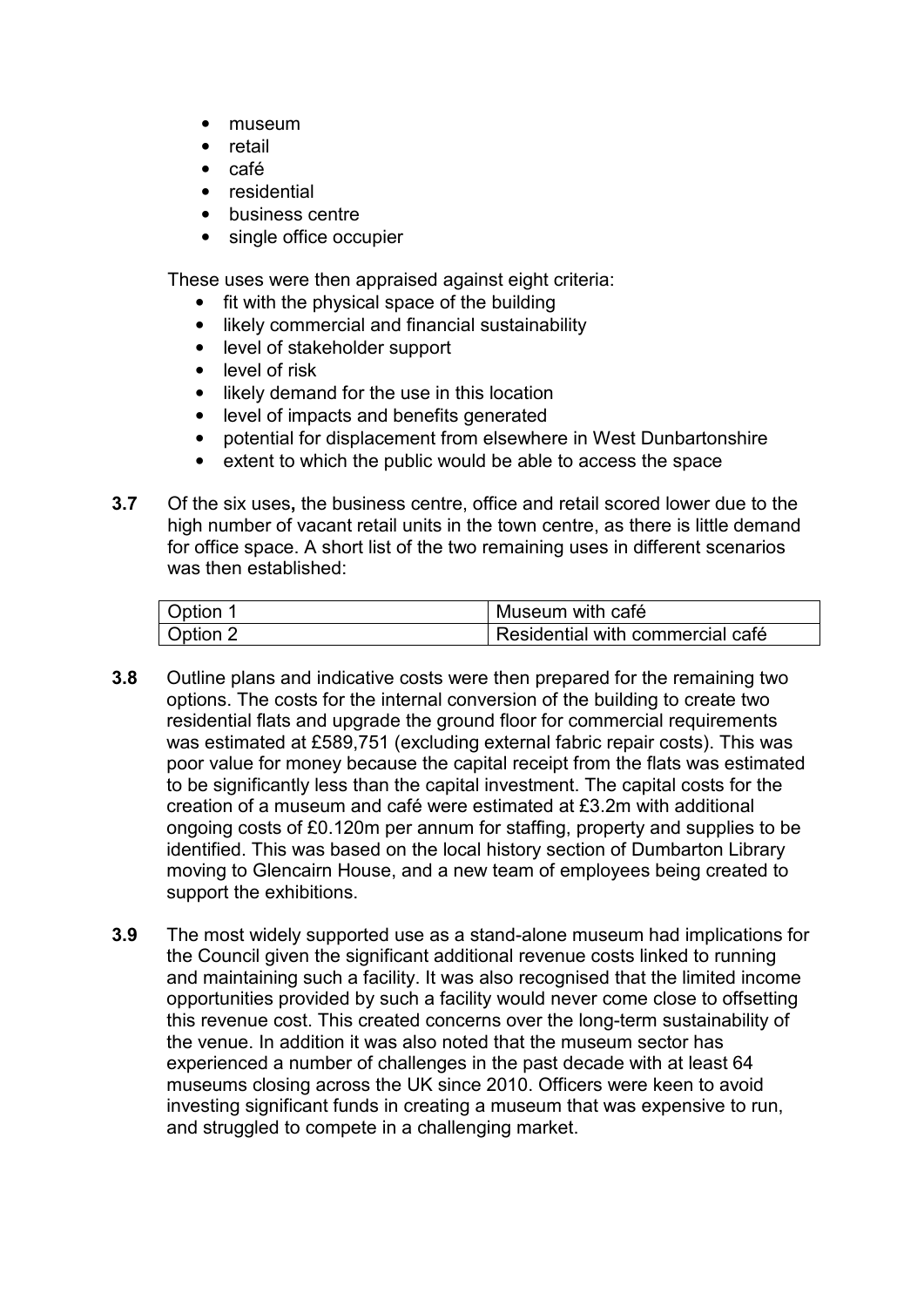- **3.10** As a result, the design team were asked to go back and consider whether an updated layout within Glencairn House could accommodate a new combined library and museum facility for Dumbarton. It was the view of officers that if this could be achieved then it could provide a unique opportunity for the town to benefit from a contemporary, fit-for-purpose library and museum visitor attraction that had no ongoing employee costs (Appendix 4). At the same time consideration was to be given to providing a positive sustainable future for the existing Dumbarton Library building.
- **3.11** Such a move would also assist the Council to improve its current challenge in giving residents the opportunity to engageme with the local area's heritage and fine art. At present, less than 1% of the Council's heritage and fine art collection is on public display due to lack or unsuitability of space.

#### **4. Main Issues**

- **4.1** Evidence from across the UK shows that renovated libraries have performed best at reversing the declining trend in library visitors and book issues. Since no funding exists in the Council's Capital Plan for the current Dumbarton Library, Glencairn House would present an opportunity to secure a muchneeded modern library and museum facility for the residents of Dumbarton. This option would also respond positively to the 2017 community feedback. Glencairn House would be entirely retained in public ownership, and used to celebrate a historic local building and local history. It would also complement the ongoing investment in Clydebank where the town's major library will complete a major upgrade in 2019/20.
- **4.2** Outline plans (Appendix 1, P65) have been developed that propose taking the existing three storey building and building-on an adjoining new four storey extension to the rear. This would create 13 rooms amounting to  $411m^2$  of useable space, plus service areas and circulation space. Senior library officers consider this suitable accommodation to allow for an ambitious reimagining of the current library offer within Dumbarton. Dedicated separate spaces for children and families, computer use and quiet study would be offered alongside a wide selection of fiction and non-fiction items in a variety of high-demand formats. A relaxing recreational space will also be included featuring a coffee station to provide income and assist with financial viability. Maximising the increased visibility and convenience afforded by a high street location, the new facility would bring a welcoming cultural space directly into the heart of the town. This would allow residents to embrace opportunities which inspire creativity, support lifelong learning and encourage health and wellbeing.
- **4.3** Museum facilities would include an entire local history floor that included exhibition space (Appendix 4). This would be further augmented by the integral display of artefacts throughout all floors of the building. This would answer the issues with appropriate existing space, and enable the exhibition and interpretation of key artefacts that describe the cultural and strategic significance of Dumbarton and the surrounding area throughout history.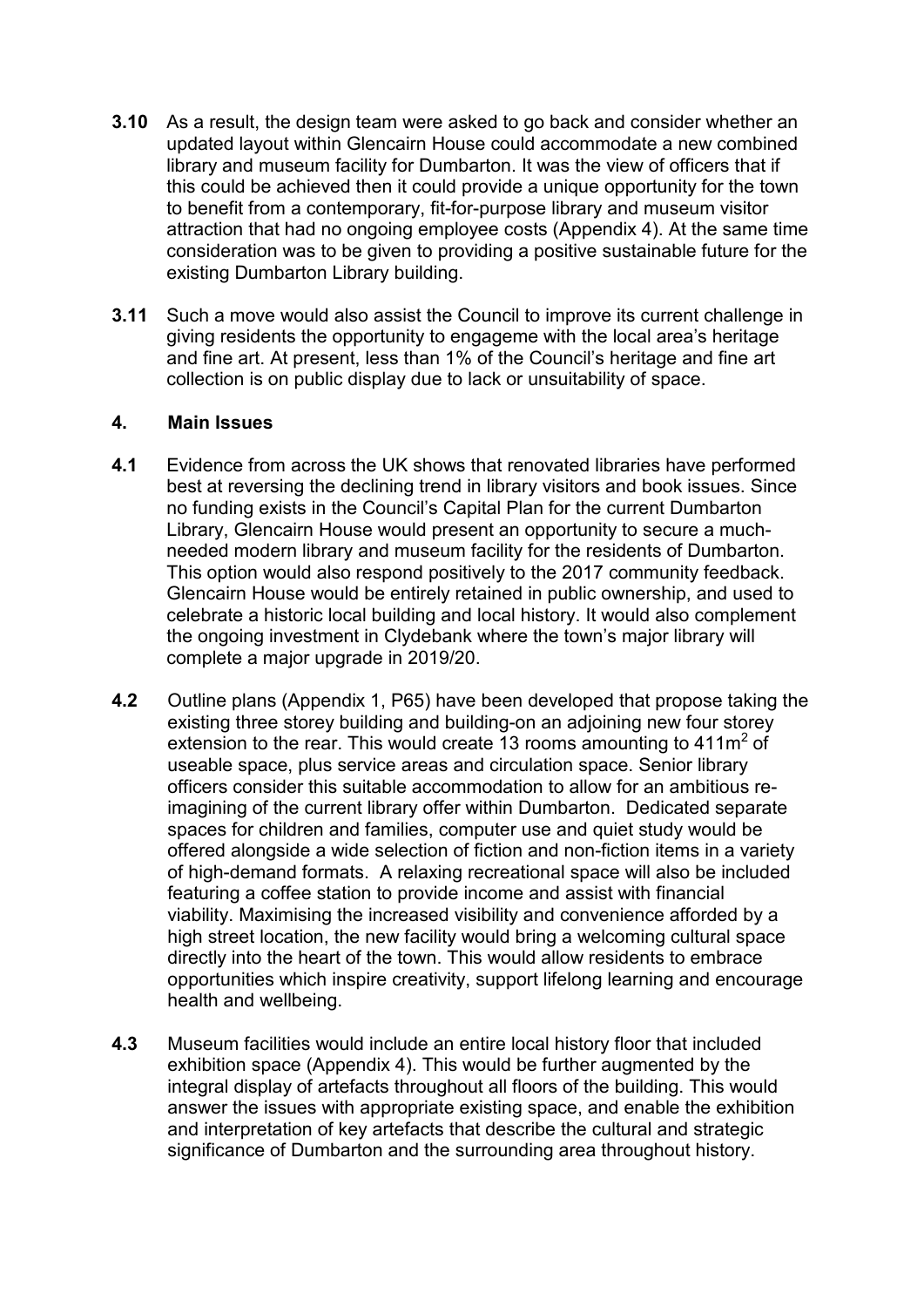Among the most important objects held in the Council collections and available for display are:

- a Roman Medallion that dates from 193AD and offers insight to the Roman occupation of Scotland, linking to the story of the Antonine Wall
- the 'Skellat Bell', recognised as one of only six cast bronze bells that are known to have survived from the early Christian church in Scotland
- Tron Weights which date from the early 1700s and were maintained by the town council to ensure that all units being sold across the burgh were standardised – the tron weights were held in the Burgh Tollboth, which in Dumbarton was originally situated just opposite Glencairn House
- The company seal for the Dumbarton Glassworks Dumbarton was once an international centre for glassmaking. The collection also includes examples of early glass made in Dumbarton and portraits of the Dixon family, who owned and operated the glassworks
- The Dubonnet Trophy, presented to Sir Jackie Stewart at the 1969 Mexican Grand Prix, the final race of the season in which he won his first Formula One World Championship. The trophy was presented by Sir Jackie to the Burgh of Dumbarton on 22nd November 1969 on the occasion of his being made a Freeman of Dumbarton
- The Overtoun Collection and associated civic fine art these paintings are a key part of the industrial narrative of Dumbarton and West Dunbartonshire more widely

Individually and collectively, while the artefacts described above are of huge local importance, they are also nationally important and place Dumbarton in a global context when used to tell stories of innovation, industry and exportation.

- **4.4** Outline capital costs for this option are estimated to be in the region of £3.75m (Appendix 1, P72), including a provisional sum for internal fit out and external fabric costs. An additional 10% has been added to take account of site surveys, inflation, legal fees and insurances. Initial discussions with external funders have indicated that subject to submitting successful applications, there could be potential support from the Heritage Lottery Fund and Regeneration Capital Grant Fund – particularly if some form of community involvement can be incorporated.
- **4.5** This option could create a visually stunning landmark for Dumbarton town centre – preserving the oldest building in the town and giving it an exciting and sustainable new future for generations to come. It also responds to the call from residents for the High Street to interact better with the riverfront. The design of a new extension with prominent south-facing windows, would provide the opportunity of spectacular views over the River Leven, Levengrove Park and Dumbarton Rock and Castle. This would make it a genuine attraction for local residents and visitors to the area – particularly the third-floor events space with floor-to-ceiling windows.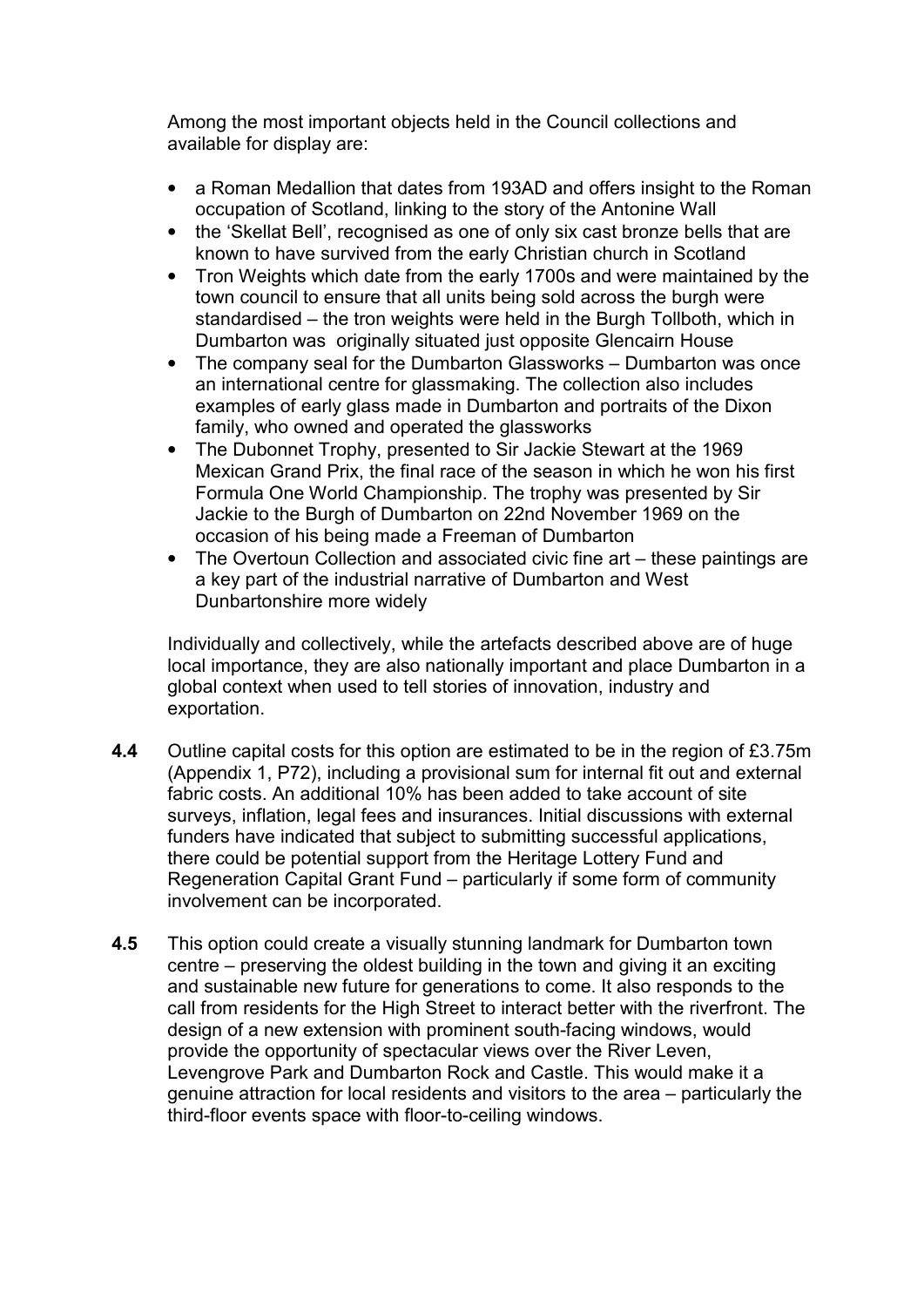- **4.6** Siting the Library and Museum on the High Street would also open up convenient access to the facility among shoppers who may not be visiting the current building on the opposite side of a busy dual carriageway. In addition the Library receives a significant daily footfall which could be harnessed for the benefit of the new museum, whereas the original museum-only option would need to attract and maintain an entirely new visitor-base. Furthermore, the museum/library option at Glencairn House would offer better physical access for users with mobility impairments – with level access straight from the High Street and a newly installed lift - than what is provided at the existing Dumbarton Library building. This would further assist the Council to meet its corporate priority to have fit-for-purpose and accessible assets.
- **4.7** The residents and businesses of Dumbarton, and particularly the Town Centre, will be central to this proposal as part of our aspiration for communityled regeneration. Through a commitment to community co-production we will consider at all stages of the project opportunities to actively involve community groups in. This could include for example, the creation of resources, road-testing access and wayfinding solutions in the building layout, and informing the look and feel of a building that will become a community hub on the high street.
- **4.8** To date it is the community who have directed officers and the Council to revive Glencairn House, and provided the broad ambition for it to be a cultural asset. Already consideration has been made of the many ways in which sustained engagement with the community can be achieved within a redeveloped Glencairn House, including the possibility of providing meeting space for community groups to maximise; utilising the third floor event space to host pop-up shops, maker-spaces, film-screenings and other similar events; and dedicating space within the heritage displays to accommodate changing exhibitions that showcase the personal collections of Dumbarton residents.
- **4.9** In the early stages of the redevelopment, there will be other opportunities for successful community co-production. This could include working with the established community of retailers and business owners on Dumbarton High Street to explore the history of tenancies along the High Street, telling stories that are of interest both socially and economically. Where these changes are charted in living memory, there is further opportunity to engage other community groups in activities that centre on storytelling, reminiscence and memory sharing around the changing face of the High Street. As networks of engagement build, the ambition to co-produce a High Street heritage trail with the support of retailers and business owners, or to co-curate an element of the heritage displays within a redeveloped Glencairn House become easier to realise.
- **4.10** It would be the intention of officers that, by the time the building reopened, retailers, business owners and residents would be invested in the success of Glencairn House, and would be positive and natural advocates of this important cultural asset both within West Dunbartonshire and further afield.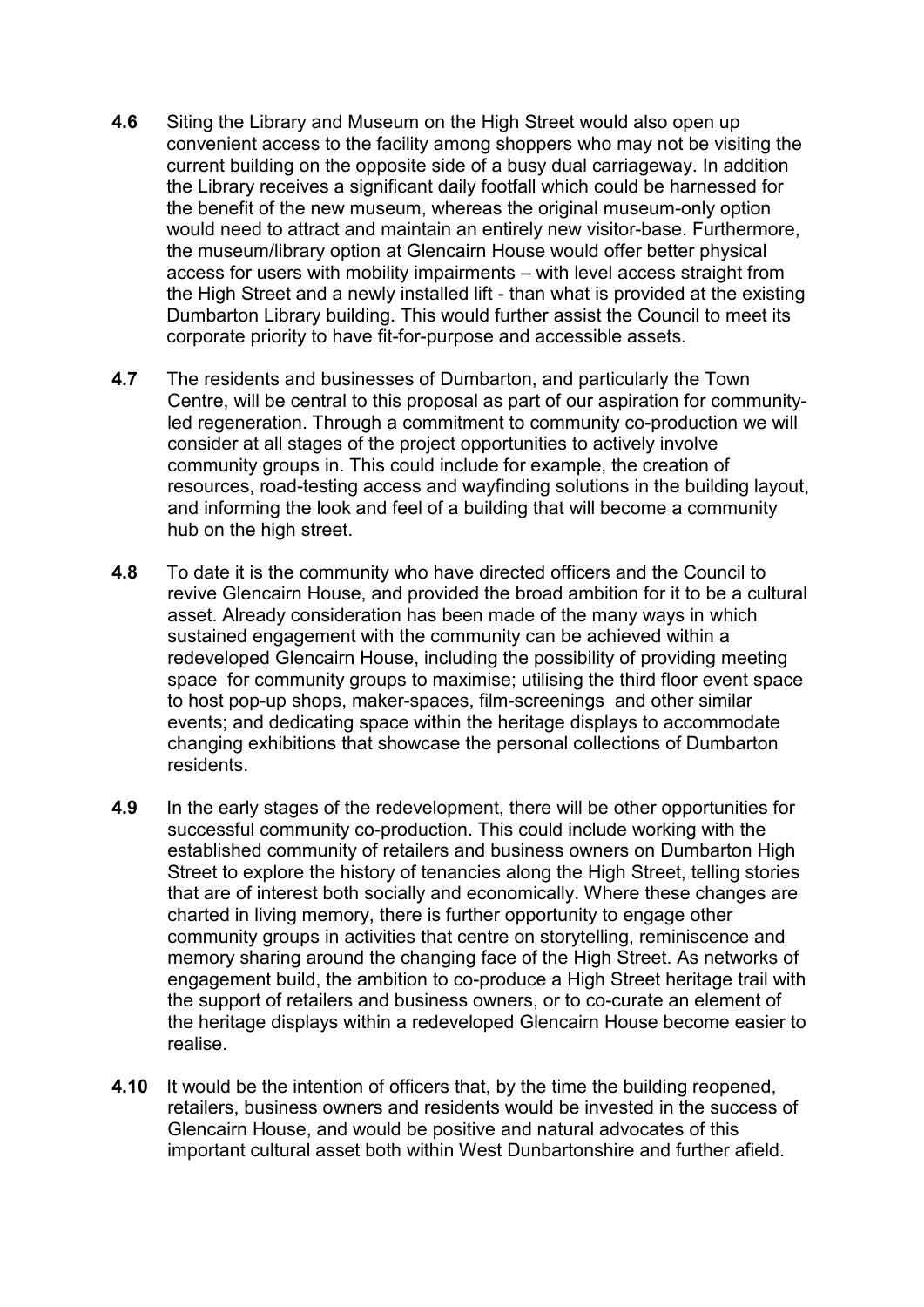Officers do not wish to be prescriptive and the public consultation proposed following a Committee decision would seek to further engage the community on how they would like to come together to maximise this asset further for the benefit of Dumbarton and West Dunbartonshire.

- **4.11** To assess the economic impact of this project the Regeneration team commissioned an appraisal by EKOS (Economic and Social Research Consultancy). This can be found at Appendix 2. The main findings of this report were:
	- There would be one-off construction impacts equivalent to 25 net additional construction posts, worth £540,000 to West Dunbartonshire, and a net additional one-off GVA of £1.33 million;
	- The new library would help to maintain visitor numbers by opening it to shoppers who do not visit the current location, and there would be a £90,000 additional net spend in the town centre by bringing 70,000+ visitors to the High Street. This would equate to a net additional GVA of £50,000 generated at the West Dunbartonshire level; and
	- There would be long-term impacts estimated at £1.9 million over 15 years at the West Dunbartonshire level.
- **4.12** In addition to the economic benefits the following wider impacts were also judged to be likely:
	- Relocation of library would make the town centre feel safer and more animated due to the additional footfall it would bring;
	- Provide new modern facilities for welfare claimants and job seekers to search for employment opportunities and complete applications online;
	- The permanent occupation of the historically and architecturally important Glencairn House would enhance the image of the area;
	- The project contributes to the town centre first government objective to sustain and safeguard accessible facilities and services;
	- It is assumed that the new library would be an improved space for residents and prove more attractive to the community. This should increase engagement with the service which is crucial since providing access to books and encouraging reading improves child literacy and is linked to improved general educational attainment. In addition, core book lending services has a beneficial effect on adult learning, alongside library ICT services which allow users to improve their computer literacy and access wider online learning tools;
	- Provides a social hub to connect communities, particularly those on low incomes, the elderly and families. This function will be enhanced by the relocation of the library to a more central, town centre location;
	- Creates an attractive meeting facility that, in addition to its use by local residents and visitors, could also be used by adjacent businesses;
	- Provides a venue for a variety of social activities as well as services delivered by the public or voluntary sector;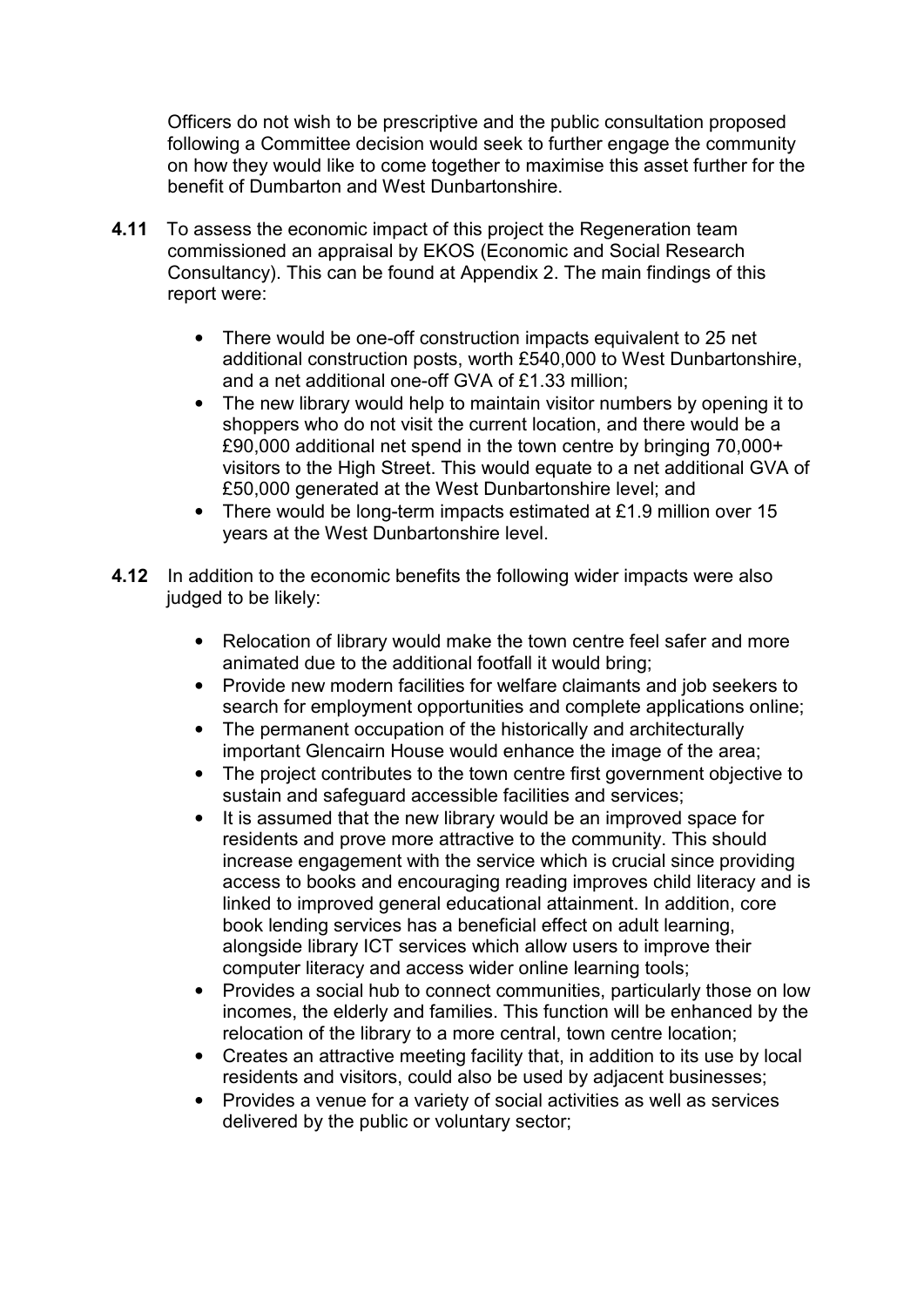- Improved community pride through keeping Glencairn House in use and having these important services maintained;
- Provides a high-quality venue to showcase elements of West Dunbartonshire Council's heritage collections, including artefacts from the Roman, early Christian and medieval periods, as well as providing space to host changing exhibitions, and other creative events e.g. art classes, book signings, writing classes, etc
- **4.13** The Strategic Lead for CCC and the Finance team then led an internal options appraisal, with participation from Libraries and Culture, Regeneration and Economic Development, and Assets, into the various alternative uses for Glencairn House. These were judged against the following criteria:
	- Impact/benefits (particularly with regard to regeneration)
	- Commercial and financial sustainability (particularly with regard to the revenue budget)
	- Physical fit in space
	- Stakeholder support
	- Likely demand
	- Level of risk (inverse)
	- Potential for displacement (inverse)
	- Public Access
	- Attraction of additional visitors to West Dunbartonshire
	- Restoration of a cultural asset
	- Likelihood of attracting external funding
- **4.14** The exercise illustrated the following:

| <b>Option</b>             | <b>Overall</b><br>points score |
|---------------------------|--------------------------------|
| Library and Museum        | 165                            |
| Museum and franchise cafe | 152                            |
| Museum                    | 150                            |
| Sell                      | 93                             |
| Do Nothing                | 55                             |
| <b>Commercial Lease</b>   | 51                             |
| Residential and cafe      | 46                             |

 The Library and Museum option was clearly the most suitable and scored particularly highly on restoration of a cultural asset, public access, commercial and financial sustainability, likely demand and likelihood of attracting external funding.

**4.15** The next step was to consider the lifetime costs of the two top scoring projects to determine which was the most suitable recommendation. To do this effectively the officer group had to consider how we would find a positive and sustainable future for the existing Dumbarton Library building. Such a plan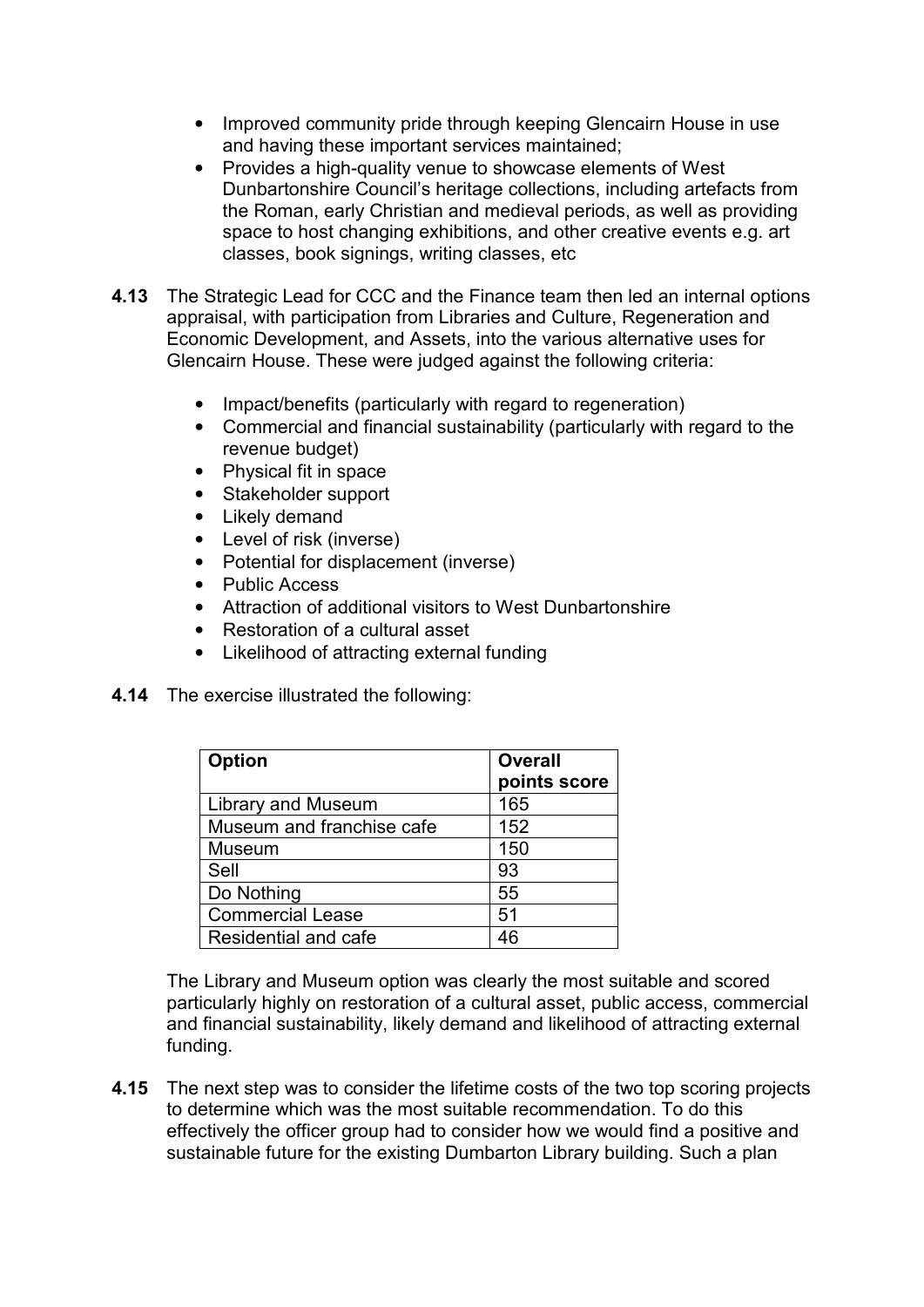would complement the Council's wider regeneration and preservation of Dumbarton heritage which has included investment in the Municipal Building, Church Street and the heritage trail from the High Street to Dumbarton Castle. The overall aim needed to be a sustainable and successful future for all key Council assets (see Appendix 5).

- **4.16** As previously stated, the existing Strathleven Place building from which the library would be relocated opened in 1910. Whilst it retains some original Edwardian features it is not listed and has been altered regularly over the years. The library setting has changed unrecognisably since its inception due to the mass demolition of the urban area around the library – partly to facilitate the construction of A814 Glasgow Road. It now sits isolated on a major roundabout and separated from the town centre by the dual-carriageway A814. The rear and sides of the building were previously not visible to the public and this explains why they are not as visually attractive as the frontage.
- **4.17** The existing library is currently in a Category C condition and as previously mentioned is not fully accessible in line with requirements of the Equality Act 2010. Access to the principal level can be reached by a lift although the entrance to this is via a side door which is not recommended under the current guidance. In addition the layout is not conducive to a modern library, and would require significant investment to upgrade the library and building to make it fit for purpose moving forward. It is the view of officers that if the Glencairn House proposal does not go ahead then they would need to bring forward a proposal for the Strathleven Place branch that could require investment in the region of the £750,000 currently being spent on Clydebank Library. This investment would add £1.023m onto existing costs over the next 25 years and has been modelled for illustrative purposes at 4.21 and 4.22.
- **4.18** The Strathleven Place site offers a number of potential future uses if the library and heritage centre relocated to Glencairn House. An options appraisal was undertaken to evaluate 14 potential uses moving forward ranging from sale/lease to childcare facility, and private gym to a museum collections store and archive centre. These uses were then appraised against nine criteria such as the fit within the physical space of the building and the public sector cost implications (Appendix 3).
- **4.19** The four most suitable uses moving forward were identified as:
	- Venue/restaurant;
	- Nursery/Childcare facility;
	- Multi-use facility; and
	- Museum collections store and archive centre with associated office space.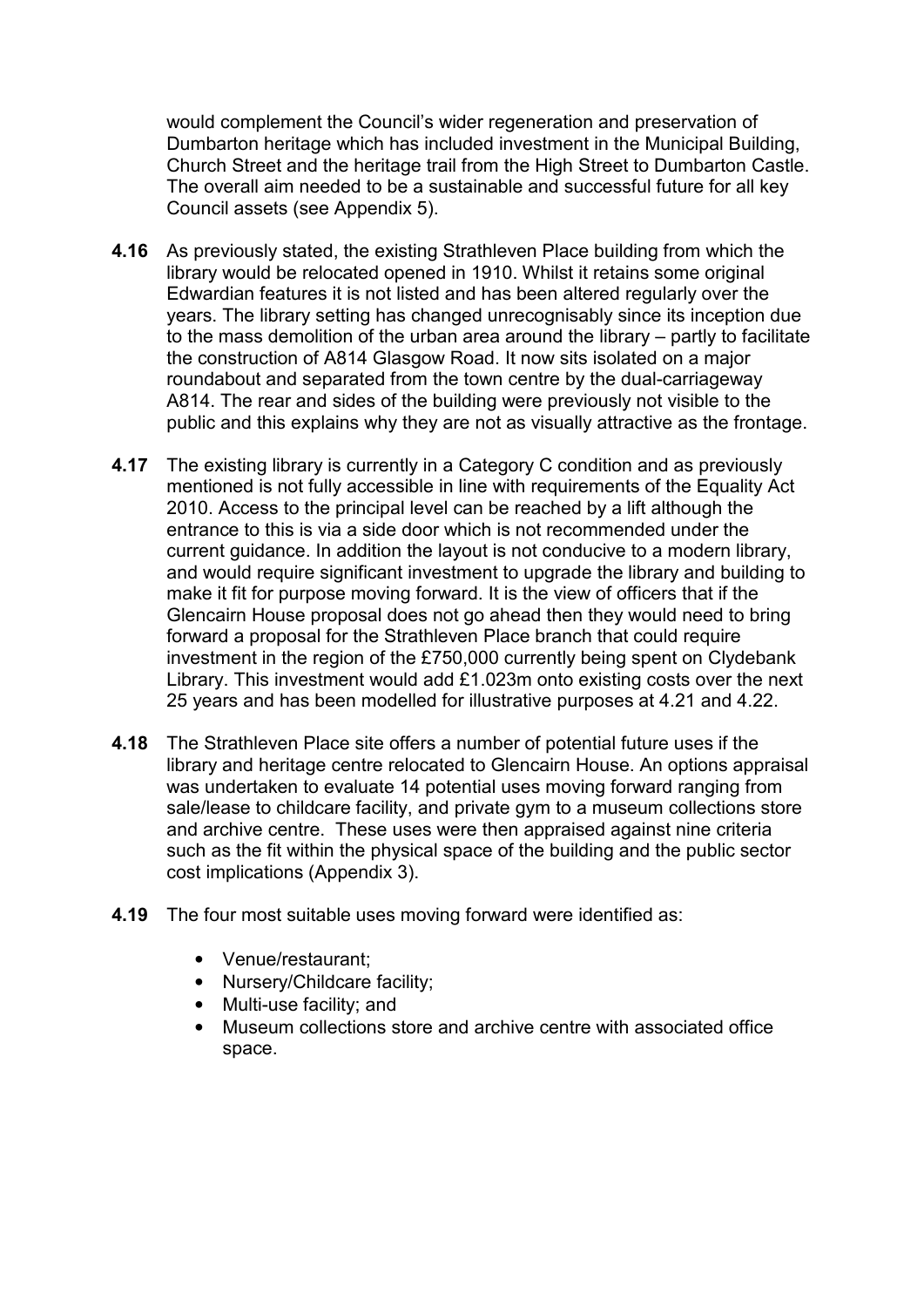# Options Summary

| <b>Factors</b><br>for<br><b>Considera</b><br>tion | <b>Scenario 1:</b><br>Venue/<br><b>Restaurant</b>                                                                                                                                                                                                      | <b>Scenario 2:</b><br>Nursery/<br><b>Childcare</b><br><b>Facility</b>                                         | <b>Scenario 3:</b><br>Multi-use<br>facility                                                                                | <b>Scenario 4:</b><br><b>Museum</b><br>collections<br>store and<br>archive<br>centre with<br>office<br>space                       |
|---------------------------------------------------|--------------------------------------------------------------------------------------------------------------------------------------------------------------------------------------------------------------------------------------------------------|---------------------------------------------------------------------------------------------------------------|----------------------------------------------------------------------------------------------------------------------------|------------------------------------------------------------------------------------------------------------------------------------|
| Level of<br>benefits<br>created                   | Medium-High                                                                                                                                                                                                                                            | High                                                                                                          | Low                                                                                                                        | Medium                                                                                                                             |
| Level of risk                                     | <b>Risks</b><br>associated<br>with demand<br>and licensing<br>approval<br>High                                                                                                                                                                         | <b>Risks</b><br>associated<br>with finance,<br>Care<br>Inspectorate<br>Approval and<br>timings<br>Medium-High | <b>Risks</b><br>associated<br>with demand<br>and lack of<br>anchor tenant<br>Medium-High                                   | <b>Risks with</b><br>lack of<br>access to<br>heritage<br>asset<br>Low                                                              |
| Capital cost                                      | £2.4m                                                                                                                                                                                                                                                  | £1.9m                                                                                                         | £1.8m                                                                                                                      | £0.4m<br>approx.                                                                                                                   |
| Additional<br>Revenue<br>Cost                     | $Low - will$<br>likely be<br>revenue from<br>rent or capital<br>receipt from<br>sale of<br>building. It is<br>not possible<br>for the Assets<br>team to<br>establish an<br>accurate<br>market value<br>due to the<br>unique nature<br>of the building. | High - but will<br>be required<br>irrespective of<br>whether this<br>option goes<br>ahead                     | Medium-<br>additional<br>running costs<br>if WDC run<br>and will likely<br>require grant<br>support if<br>community<br>run | $Low -$<br>involves<br>relocation of<br>existing<br>services.<br>Will likely be<br>revenue<br>from rent of<br>existing<br>premises |
| Simple<br>Cost-<br><b>Benefit</b><br>Score        | Medium                                                                                                                                                                                                                                                 | Medium                                                                                                        | Low                                                                                                                        | Medium-<br>High                                                                                                                    |

 As the table illustrates, the community museum collections store and archive centre with associated office space emerged as the best and most low-risk option.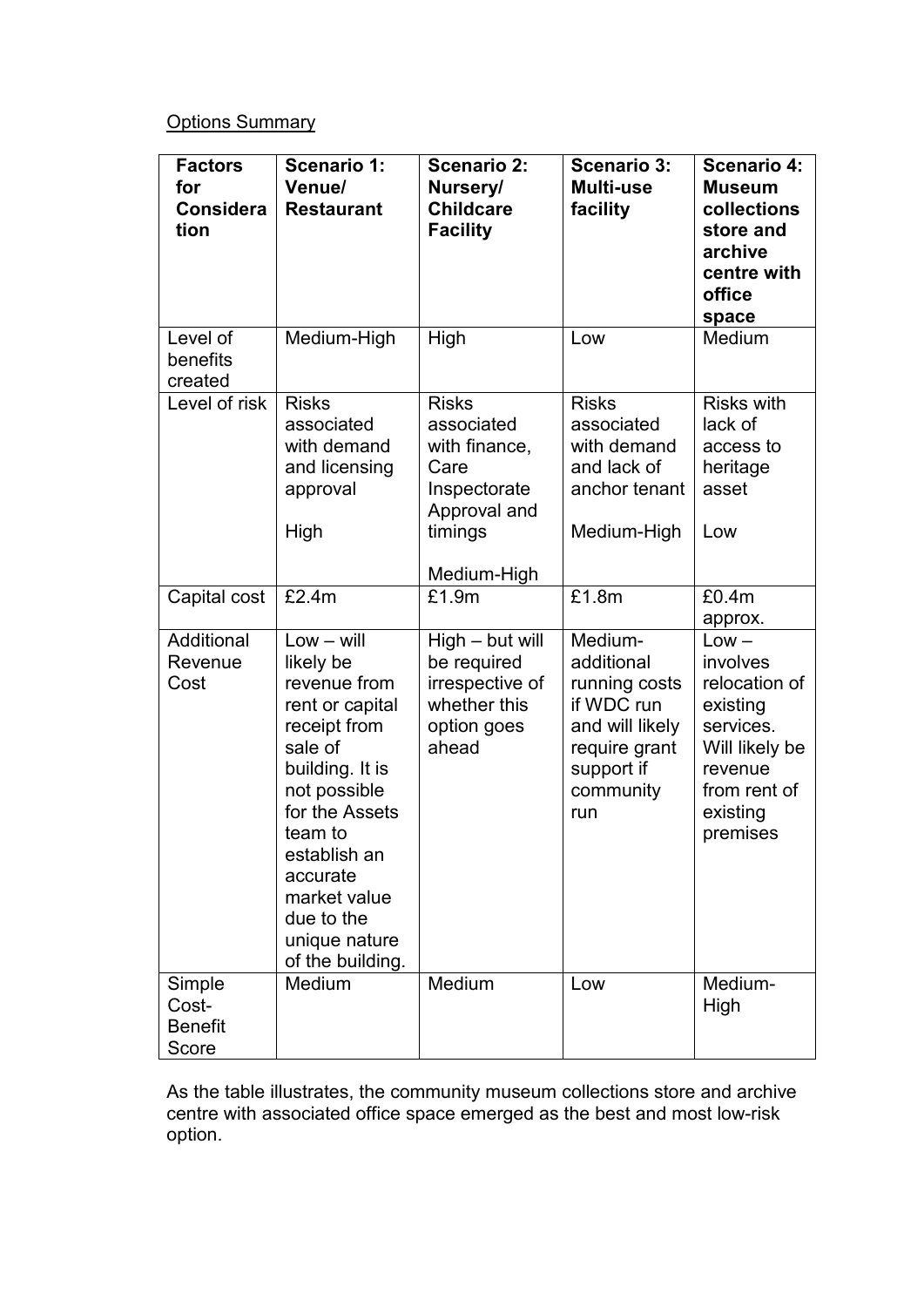- **4.20** Under the plan this proposal would see the existing museum collections store and archive facility at Poplar Road, and all other services in the building transferred into the Strathleven Place site (see Appendix 4). The current collections store and archive is not open to the public, but this move to Strathleven Place would allow for regular public viewings and facilitate improved access to both collections and archive throughout the year. West Dunbartonshire Council's archive holds a huge volume of documents that describe the history of the area and its communities. As with the object-based heritage collections, these documents illustrate the importance of Dumbarton as a main centre in Scottish civic life – the archive includes a letter under the Privy Seal of James III; a charter signed by Mary Queen of Scots; an obligation signed at Dumbarton by James, Earl of Moray, Regent; and a Commission by King James VI to the Baillies of Dumbarton to apprehend and try persons suspected of witchcraft, signed by the King himself. While the ongoing care and preservation of these documents remains a priority, it is also important to ensure access to them for the purpose of learning and research. This proposal would create an environment in which this could be managed, overall ensuring that the community was still able to enjoy meaningful access to the building and participate in its purposeful use.
- **4.21** In addition the current public PC area of the library would be transformed into a flexible office space for Council employees. This would work well for Libraries and Culture employees currently based at the Poplar Road HQ, along with potentially employees based at Elm Road, and any overspill from Municipal and Church Street offices. It would also provide additional space for employees to move into when the Council leaves the Bridge Street office in Dumbarton at the end of its lease in five years. Moving out of the Poplar Road office space would help create new space that could be utilised by the depot rationalisation project, or it would generate property savings for the Council of more than £70,000 per annum if the existing buildings were let to a private tenant or demolished due to lack of interest. The capital cost of fitting out Strathleven Place site for this new use is estimated at around £400,000. There is potential to secure additional funding to support this work from a number of funding/grant making bodies, including the Regeneration Capital Grant Fund, the Heritage Lottery Fund, Museums Galleries Scotland, and the Esmée Fairbairn Collections Fund. Prioritising collections care and preservation; access and learning; and community engagement will strengthen any case for funding support.
- **4.22** The lifetime costs (over 25 years) of the Library and Museum proposal compared to the Museum and franchise café option were then worked up. They showed: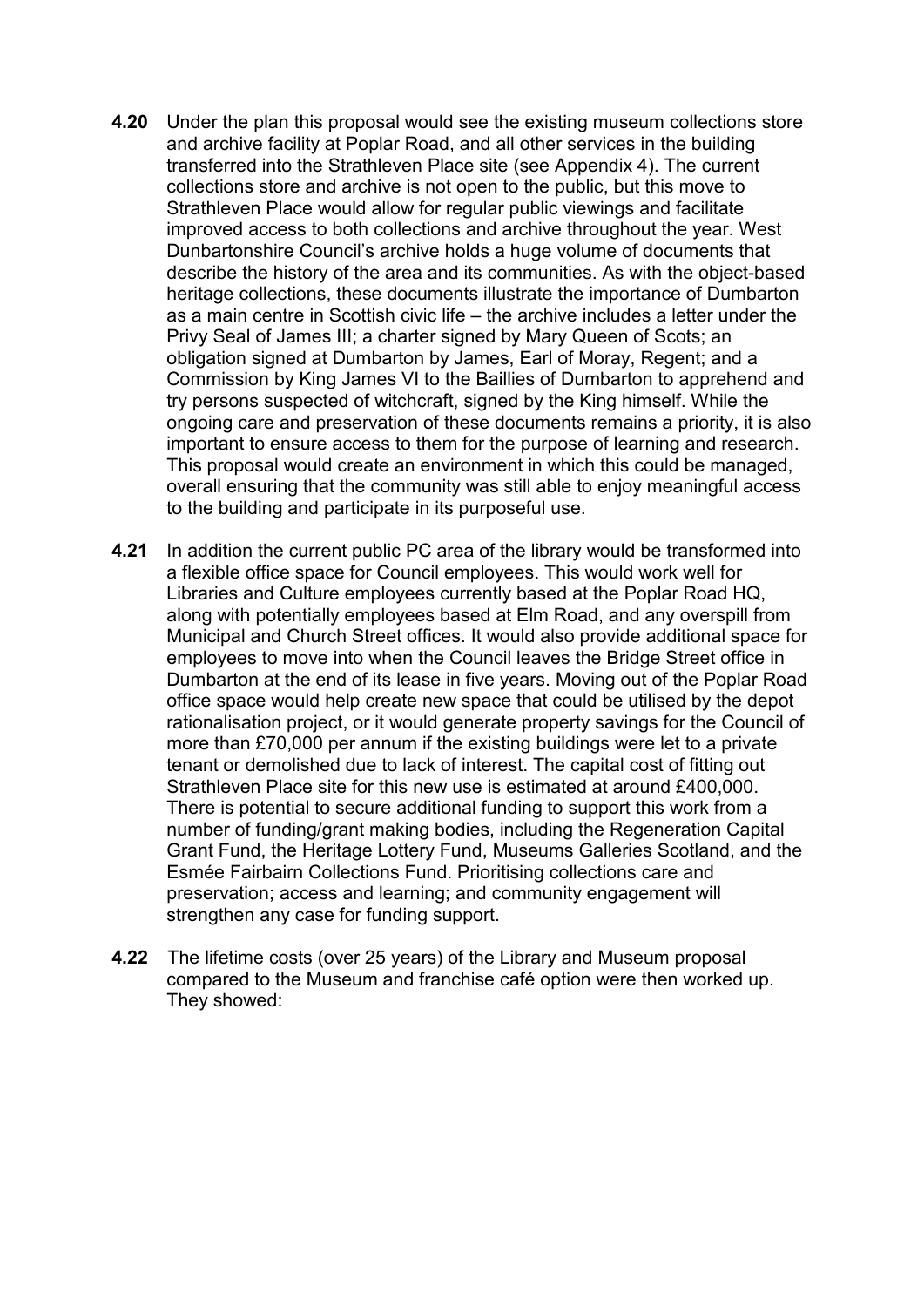|                                    | <b>Current</b> | <b>Current with</b><br>£750k<br><b>Investment</b><br>in<br><b>Strathleven</b><br><b>Place</b> | <b>Glencairn</b><br>Library<br>and<br><b>Museum</b> | <b>Glencairn</b><br><b>Museum</b><br>and<br>franchise<br>Café |
|------------------------------------|----------------|-----------------------------------------------------------------------------------------------|-----------------------------------------------------|---------------------------------------------------------------|
|                                    | £000           | £000                                                                                          | £000                                                | £000                                                          |
| <b>Revenue Expenditure</b>         |                |                                                                                               |                                                     |                                                               |
| Loan Charges                       | 0              | 1,023                                                                                         | 6,172                                               | 4,365                                                         |
| <b>Employee Costs</b>              | 4,005          | 4,005                                                                                         | 4,005                                               | 6,412                                                         |
| <b>Property Cost</b>               | 4,569          | 4,569                                                                                         | 3,169                                               | 5,405                                                         |
| <b>Relocation costs</b>            | 0              | O                                                                                             | 130                                                 | 0                                                             |
| Supplies, Services, Admin<br>Costs | 0              | 0                                                                                             | 0                                                   | 625                                                           |
| <b>Expenditure</b>                 | 8,574          | 9,597                                                                                         | 13,477                                              | 16,807                                                        |
|                                    |                |                                                                                               |                                                     |                                                               |
| Income                             | 0              | 0                                                                                             | 0                                                   | (875)                                                         |
|                                    |                |                                                                                               |                                                     |                                                               |
| Total                              | 8,574          | 9,597                                                                                         | 13,477                                              | 15,932                                                        |

**4.23** For illustrative purposes, the table below details annual costs in year 1 for each option:

|                                                                       | <b>Current</b> | <b>Current</b><br>with<br><b>Investment</b><br>in<br><b>Strathleven</b><br><b>Place</b> | <b>Glencairn</b><br>Library<br>and<br><b>Museum</b> | Glencairn<br><b>Museum</b><br>and<br><b>Franchise</b><br>Café |
|-----------------------------------------------------------------------|----------------|-----------------------------------------------------------------------------------------|-----------------------------------------------------|---------------------------------------------------------------|
|                                                                       | £000           | £000                                                                                    | £000                                                | £000                                                          |
| <b>Revenue Expenditure</b>                                            |                |                                                                                         |                                                     |                                                               |
| Loan Charges (*average)                                               | 0              | 41                                                                                      | 247                                                 | 175                                                           |
| <b>Employee Costs</b>                                                 | 129            | 129                                                                                     | 129                                                 | 203                                                           |
| <b>Property Costs</b>                                                 | 149            | 149                                                                                     | 95                                                  | 169                                                           |
| Supplies, Services, Admin<br>Costs                                    | 0              | 0                                                                                       | 0                                                   | 25                                                            |
| <b>Expenditure</b>                                                    | 278            | 319                                                                                     | 471                                                 | 572                                                           |
| <b>Income</b>                                                         | $\bf{0}$       | 0                                                                                       | 0                                                   | (24)                                                          |
| <b>Total</b>                                                          | 278            | 319                                                                                     | 471                                                 | 548                                                           |
|                                                                       |                |                                                                                         |                                                     |                                                               |
| Relocation costs (*1 year only -<br>this could be charged to capital) | 0              | 0                                                                                       | 130                                                 | 0                                                             |

**4.24** Based on the information available to officers it is recommended that the Council progresses in principle with a proposal which will deliver both a new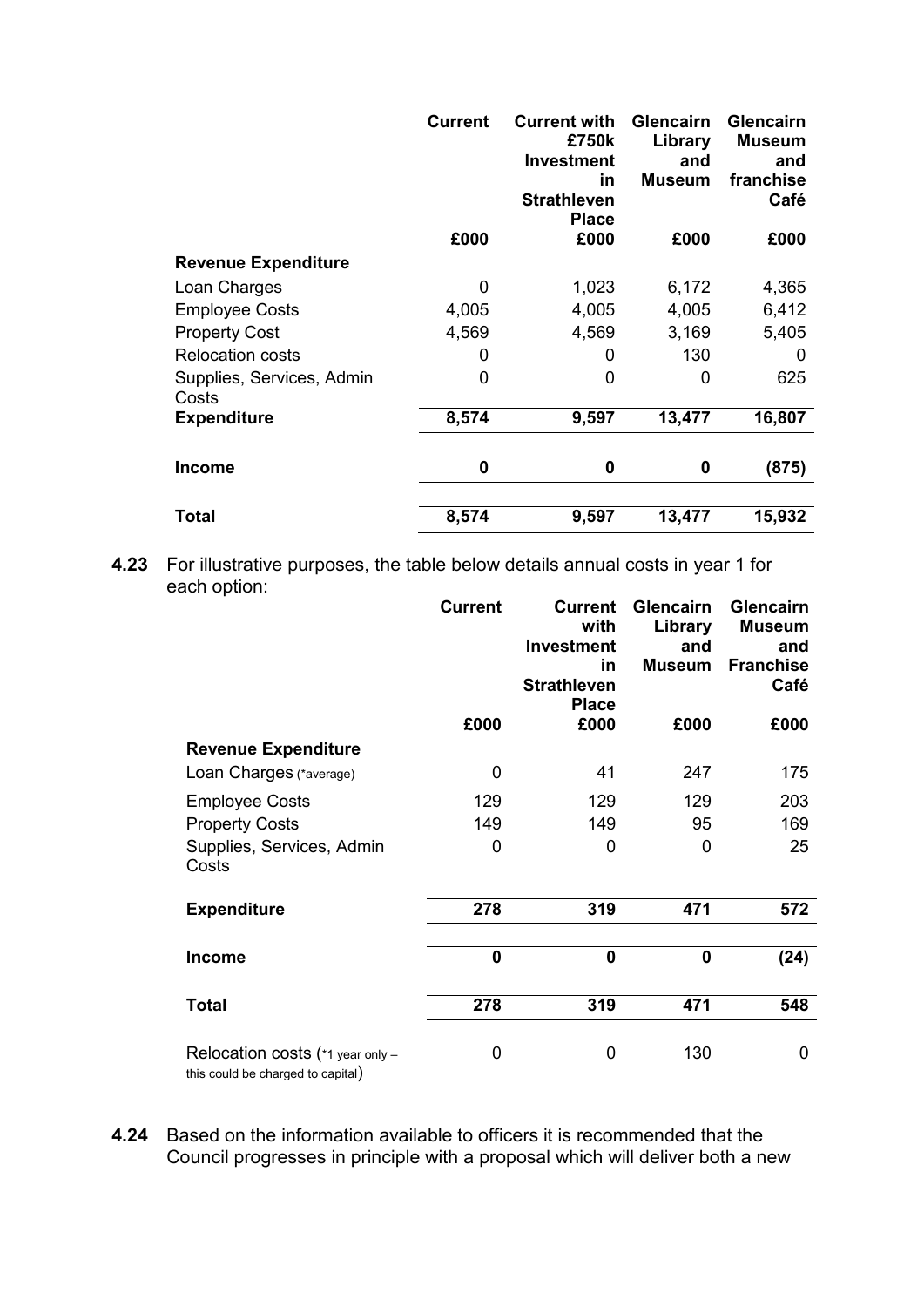library and museum at Glencairn House, and an archive facility at the existing Dumbarton Library.

**4.25** The IRED Committee is asked for permission to undertake a public consultation on these proposals. At the conclusion of this a final report would be brought back to IRED in August 2019 updating on the consultation, and bringing forward a final recommendation.

## **5. People Implications**

- **5.1** In respect of the library and museum proposal the service is confident that staffing could be found within existing resources to cover the venue professionally. With regard to the Museum-only option the service estimates needing an additional Grade 4 1FTE and Grade 3 2FTE.
- **5.2** Beyond this the service is confident that there are no other significant people implications from this report other than the resources required by various services to take this project forward.

## **6. Financial and Procurement Implications**

- **6.1** The Local Economic Development (LED) Capital budget was used in 2016/17 to fund the feasibility study into Glencairn House.
- **6.2** Transforming Glencairn House into a Library and Museum, and repurposing the existing Dumbarton Library into an archive and office hub would cost an estimated £4.525m. Funding a £4.525m capital investment has a revenue impact of an average of £0.247m per year over the 25 year period.
- **6.3** As was stated previously initial discussions with external funders have indicated that subject to submitting successful applications, there could be potential support from the Heritage Lottery Fund and Regeneration Capital Grant Fund. A target of £1m of external funding towards the capital costs should be applied to this project and this would reduce the revenue implications by an average of £0.055m per annum.
- **6.4** Any report to the IRED Committee in August seeking permission to progress this project would include a detailed breakdown of the recommended funding model proposed. As part of this work officers would review the Council's existing Capital Plan to see if any funding might be suitable to support this project. Every £1m sourced from existing capital budgets would generate an average reduction of £0.055m per annum on the cost of this project. Any change to Capital Plan and/or request for additional capital would require a council decision.
- **6.6** The Glencairn House project would have one-off positive construction impacts equivalent to £540,000 to the West Dunbartonshire economy, and a net additional one-off GVA of £1.33 million. There would be a long-term GVA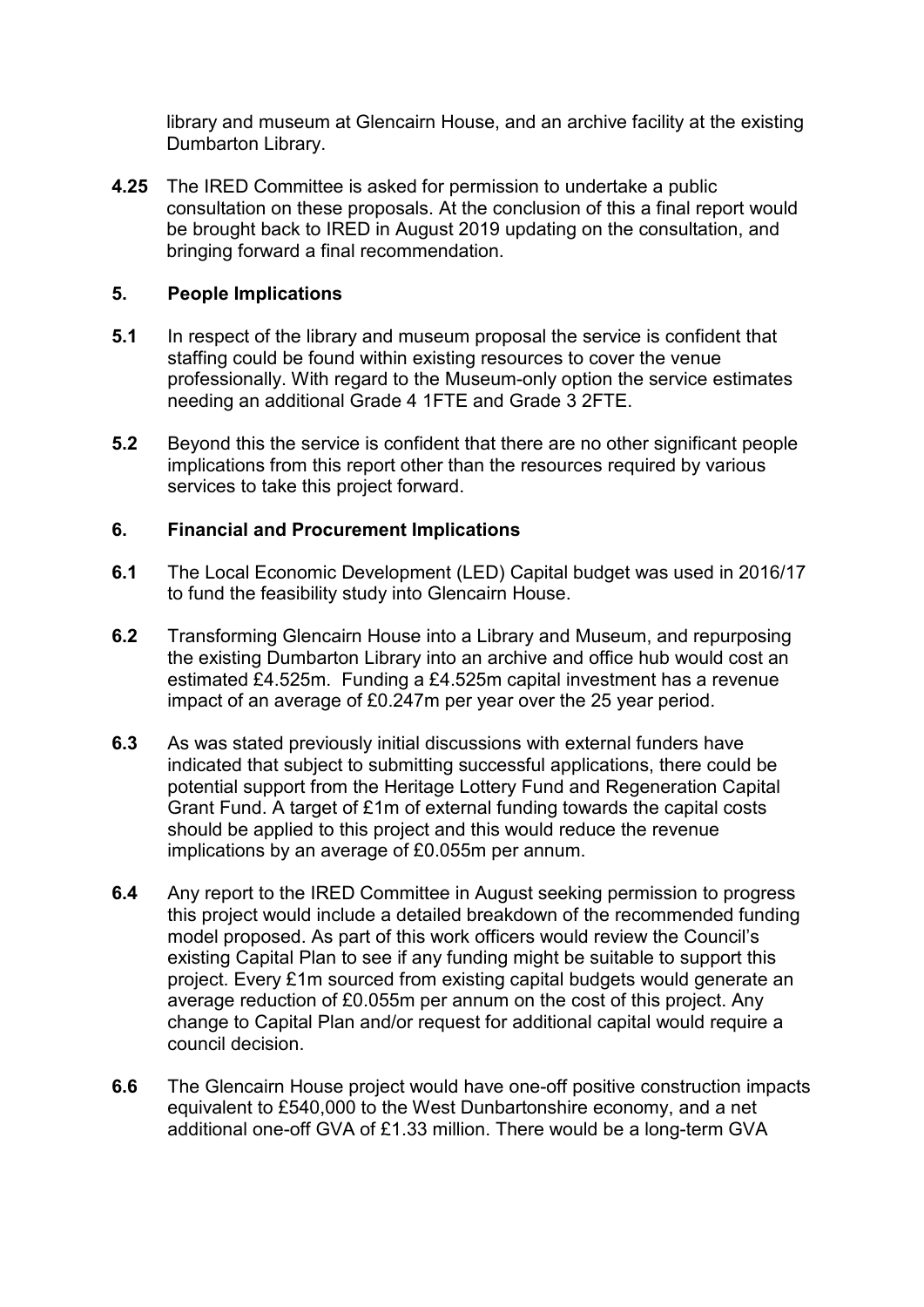impact estimated at £1.9 million over 15 years for West Dunbartonshire. Combined that would be a £3.23 million benefit to the area from this project.

- **6.7** Investing in the Glencairn House proposal would avoid the requirement for future redevelopment of the existing Strathleven Place library branch into a fit for purpose asset. This is estimated at £750,000.
- **6.8** All procurement activity carried out by the Council in excess of £50K is subject to a contract strategy. If approval is given, and before the tender is published, the contract strategy for Glencairn House will include, but not be limited to: Service Strategy/Forward Plan, Supply Market Status: Social Benefits, Procurement Model and Contract Management.

# **7. Risk Analysis**

- **7.1** There is a risk that the estimated costs of the building renovation are too low. To mitigate this we have used a professional agency with specialist knowledge in this type of work. The project team also asked the Council's own professional experts to review the projections.
- **7.2** There is a risk that fitting a service this size into a building with a small footprint could lead to issues with fire safety, planning permission and listed building consent. We have mitigated this by seeking professional advice both internally and externally as part of the outline proposal. Moving forward we would be sympathetic to any restrictions applied to a project such as this.
- **7.3** There is a risk that there could be public opposition to the existing library service transferring to Glencairn House. This will be mitigated through further public engagement where the benefits of a purpose built modern library and museum could be explained – including much improved accessibility. Having the plan outlined above for the positive future uses of Strathleven House will also help to provide reassurance that this building will have a strong future relationship with the local community.
- **7.4** There is a risk that the project might not receive significant external funding. This appears unlikely given the ambitious transformation of a historic public asset. The Council also has its own funds which could support a project such as this if that unlikely scenario took place.
- **7.5** There is a risk that the Council does not find a new tenant for the Poplar Road building quickly and this would have a negative impact on the business case outlined in this report. The reality is that demand remains high on the Broadmeadow industrial site and we would expect there to be interest in a corner plot such as this, particularly since it has its own private yard area to the rear. If demand did not materialise then there remains the option to demolish the building to realise the savings and mitigate any risks to the business case.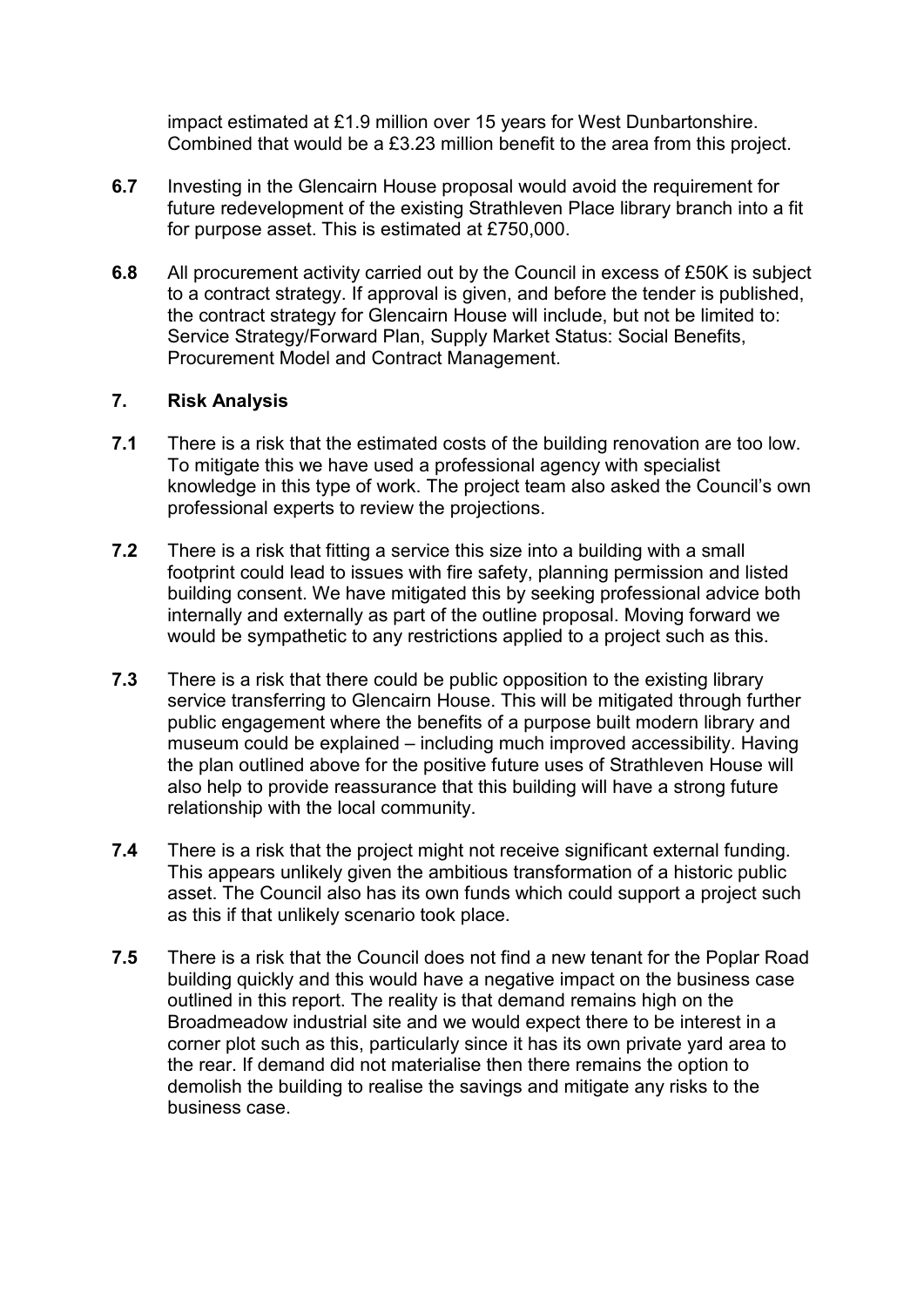**7.6** There is a risk that the Council does not take action with Glencairn House and the building lies empty for the short to medium term. This will have a negative affect on Dumbarton High Street and fail to respond to the views of the community who responded that they wished to see the building renovated and kept in public ownership. As can be seen by the options appraisal the 'do nothing' option scored very poorly, whereas the proposed project would mitigate against those risks.

# **8. Equalities Impact Assessment (EIA)**

**8.1** No significant issues were identified in a screening for potential equality impact of this proposal.

# **9. Consultation**

- **9.1** The Council originally consulted with the community on the future uses for Glencairn House, as described previously in this report. Further community engagement would be undertaken if IRED Committee gave approval.
- **9.2** The consultation would be predominantly online and aimed at sharing an outline of the 'offer' from the building, associated drawings, and asking for views. In addition officers would use a similar drop-in session format to the previous stakeholder consultation in 2017. This would allow people to stop in for 5 minutes to look at plans and give their views. This would largely be done in Church Street and in the Concord Centre. Consideration would also be given to opening up the front area of Glencairn House for one or two drop-in sessions. Significant direct engagement would be undertaken with existing Dumbarton Library users. Social media promotion would also be a key driver of engagement.

| 9.3 | The following schedule is proposed: |  |
|-----|-------------------------------------|--|
|     |                                     |  |

| <b>Consultation Timeline</b> |                                                                                                                             |  |
|------------------------------|-----------------------------------------------------------------------------------------------------------------------------|--|
| 15 May                       | <b>IRED Committee decision</b>                                                                                              |  |
| 27 May                       | If approved, the Glencairn House consultation launches                                                                      |  |
| w/c 10 June                  | Three drop-in sessions held for public (morning, afternoon<br>and evening)<br>One drop-in session held for local businesses |  |
| 17 June                      | <b>Consultation closes</b>                                                                                                  |  |
| 21 August                    | Report back to IRED Committee on consultation feedback<br>and final proposal.                                               |  |

- **9.4** Internally the project has been considered by senior officers from Libraries and Culture, Regeneration and Economic Development, Assets, Finance and Procurement.
- **10. Strategic Assessment**